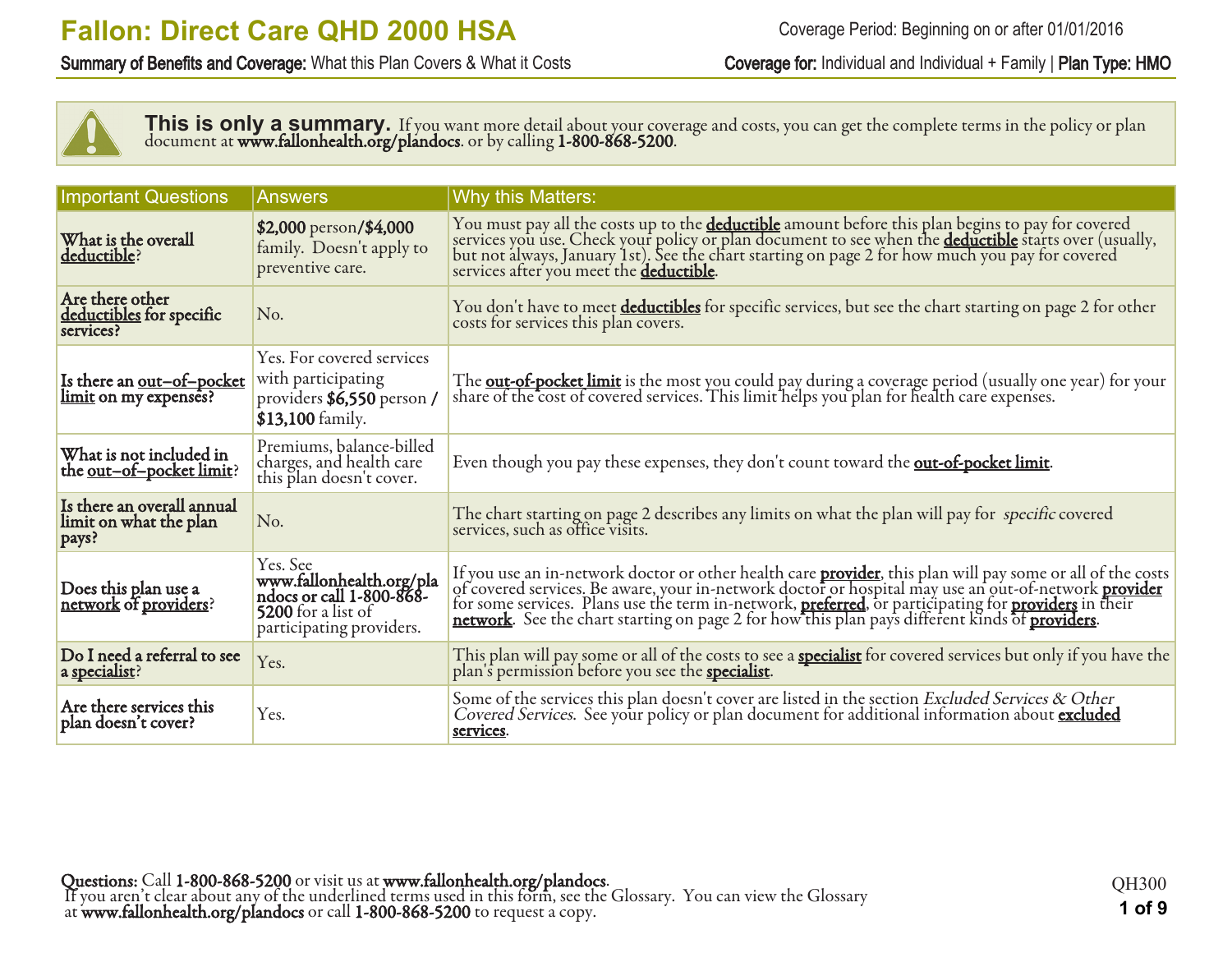#### Summary of Benefits and Coverage: What this Plan Covers & What it Costs Coverage for: Individual and Individual + Family | Plan Type: HMO

Coverage Period: Beginning on or after 01/01/2016

- Co-payments are fixed dollar amounts (for example, \$15) you pay for covered health care, usually when you receive the service.
- Co-insurance is your share of the costs of a covered service, calculated as a percent of the allowed amount for the service. For example, if the plan's <u>allowed amount</u> for an overnight hospital stay is \$1,000, your <u>co-insurance</u> payment of 20% would be \$200. This may change if you haven't met your <mark>deductible</mark>.
- The amount the plan pays for covered services is based on the **allowed amount**. If an out-of-network **provider** charges more than the **allowed amount**, you may have to pay the difference. For example, if an out-of-network hospital charges \$1,500 for an overnight stay and the <u>allowed amount</u> is \$1,000, you may have to pay the \$500 difference. (This is called <u>balance billing</u>.)
- This plan may encourage you to use in-network providers by charging you lower deductibles, co-payments and co-insurance amounts.

| <b>Common Medical</b><br><b>Event</b>                               | <b>Services You May Need</b>                        | Your Cost if<br>You Use an In-<br>Network<br>Provider                                                                                                   | <b>Your Cost If</b><br>You Use an<br>Out-of-<br><b>Network</b><br><b>Provider</b> | <b>Limitations &amp; Exceptions</b>                                                                                                                                   |
|---------------------------------------------------------------------|-----------------------------------------------------|---------------------------------------------------------------------------------------------------------------------------------------------------------|-----------------------------------------------------------------------------------|-----------------------------------------------------------------------------------------------------------------------------------------------------------------------|
|                                                                     | Primary care visit to treat an<br>injury or illness | \$35 co-pay/visit<br>after deductible                                                                                                                   | Not covered                                                                       |                                                                                                                                                                       |
|                                                                     | Specialist visit                                    | \$45 co-pay/visit<br>after deductible                                                                                                                   | Not covered                                                                       | Referral and preauthorization required for certain covered<br>services.                                                                                               |
| If you visit a health<br>care <u>provider's</u> office<br>or clinic | Other practitioner office visit                     | \$35 co-pay/visit<br>with your PCP<br>and certain other<br>providers after<br>deductible; \$45<br>co-pay/visit with a<br>specialist after<br>deductible | Not covered                                                                       | Chiropractic care limited to 12 visits per benefit period.<br>Referral and preauthorization required for certain covered<br>services.                                 |
|                                                                     | Preventive<br>care/screening/immunization           | No charge                                                                                                                                               | Not covered                                                                       |                                                                                                                                                                       |
|                                                                     | Diagnostic test (x-ray, blood<br>work)              | Deductible                                                                                                                                              | Not covered                                                                       |                                                                                                                                                                       |
| If you have a test                                                  | Imaging (CT/PET scans,<br>MRIs)                     | \$150 co-pay/test<br>after deductible                                                                                                                   | Not covered                                                                       | Limited to one payment per day when performed at the<br>same facility for the same diagnosis. Referral and<br>preauthorization required for certain covered services. |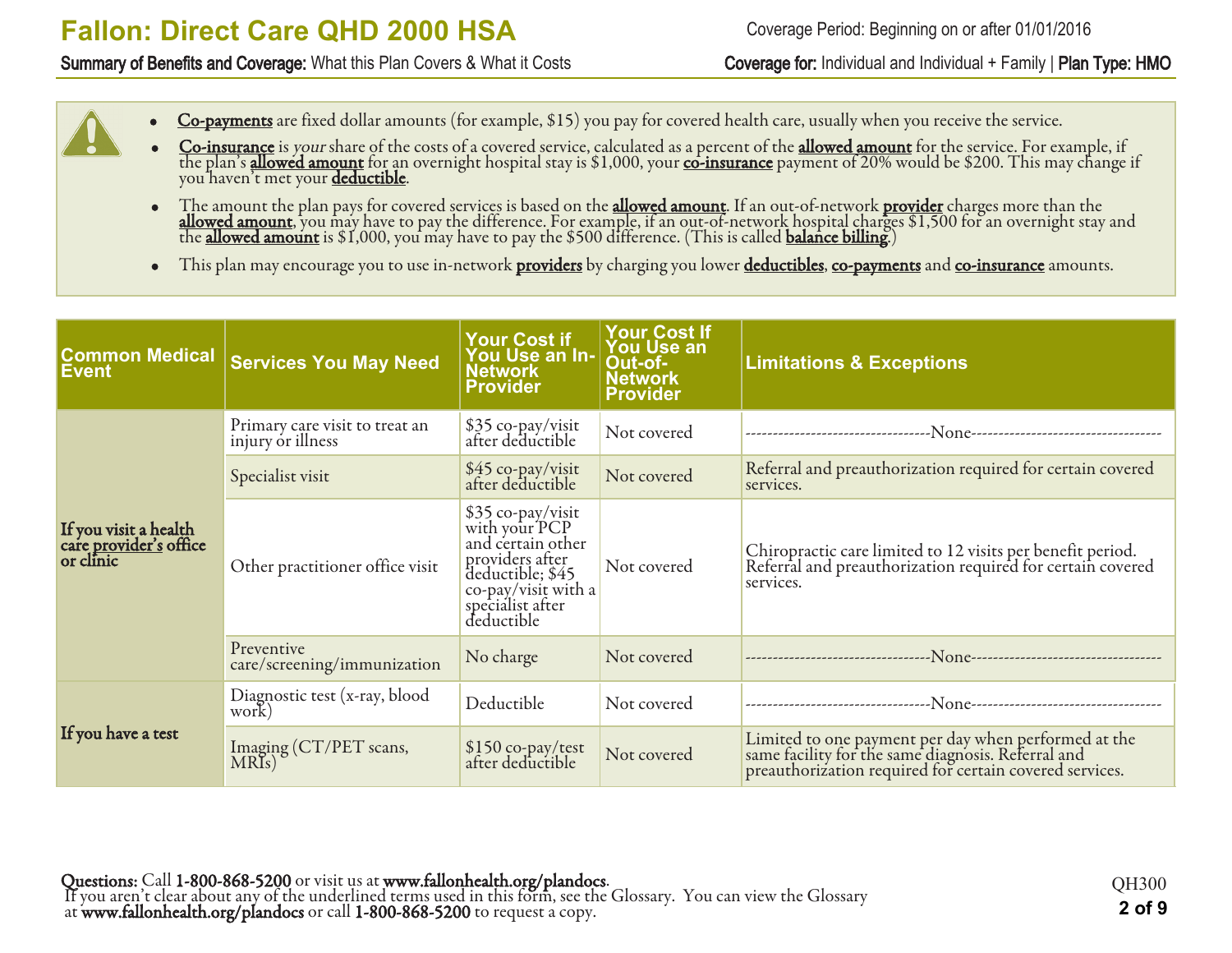Summary of Benefits and Coverage: What this Plan Covers & What it Costs Coverage for: Individual and Individual + Family | Plan Type: HMO

Coverage Period: Beginning on or after 01/01/2016

| <b>Common Medical</b><br>Event                                                                              | <b>Services You May Need</b>                      | <b>Your Cost if</b><br>You Use an In-<br><b>Network</b><br><b>Provider</b>                                                         | <b>Your Cost If</b><br>You Use an<br>Out-of-<br><b>Network</b><br><b>Provider</b> | <b>Limitations &amp; Exceptions</b>                                                                                                  |
|-------------------------------------------------------------------------------------------------------------|---------------------------------------------------|------------------------------------------------------------------------------------------------------------------------------------|-----------------------------------------------------------------------------------|--------------------------------------------------------------------------------------------------------------------------------------|
|                                                                                                             | Tier 1 plus Mail Order                            | $$5$ co-pay/<br>prescription<br>tretail and<br>emergency); \$10<br>$co-pay/$<br>prescription (mail<br>order) after<br>deductible   | $$5$ co-pay/<br>prescription<br>(emergency only)<br>after deductible              | Retail covers up to a 30-day supply; Emergency services<br>covers up to a 14-day supply; Mail order covers up to a 90<br>day supply. |
| If you need drugs to<br>treat your illness or<br>condition<br>More information<br>about <b>prescription</b> | Tier 2 plus Mail Order                            | $$30$ co-pay/<br>prescription<br>retail and<br>emergency); \$60<br>$co$ -pay/<br>prescription (mail<br>order) after<br>deductible  | $$30$ co-pay/<br>prescription<br>(emergency only)<br>after deductible             | Retail covers up to a 30-day supply; Emergency services<br>covers up to a 14-day supply; Mail order covers up to a 90<br>day supply. |
| drug coverage is<br>available at<br>www.fallonhealth.org.                                                   | Tier 3 plus Mail Order                            | $$55$ co-pay/<br>prescription<br>tretail and<br>emergency); \$110<br>$co-pay/$<br>prescription (mail<br>order) after<br>deductible | $$55$ co-pay/<br>prescription<br>(emergency only)<br>after deductible             | Retail covers up to a 30-day supply; Emergency services<br>covers up to a 14-day supply; Mail order covers up to a 90<br>day supply. |
|                                                                                                             | Tier 4 plus Mail Order                            | 50% coinsurance<br>/prescription<br>(retail, emergency<br>and mail order)<br>after deductible                                      | 50% coinsurance<br>/prescription<br>(emergency only)<br>after deductible          | Retail covers up to a 30-day supply; Emergency services<br>covers up to a 14-day supply; Mail order covers up to a 90<br>day supply. |
| If you have outpatient                                                                                      | Facility fee (e.g., ambulatory<br>surgery center) | Deductible                                                                                                                         | Not covered                                                                       | Referral and preauthorization required for certain covered<br>services.                                                              |
| surgery                                                                                                     | Physician/surgeon fees                            | Deductible                                                                                                                         | Not covered                                                                       | Referral and preauthorization required for certain covered<br>services.                                                              |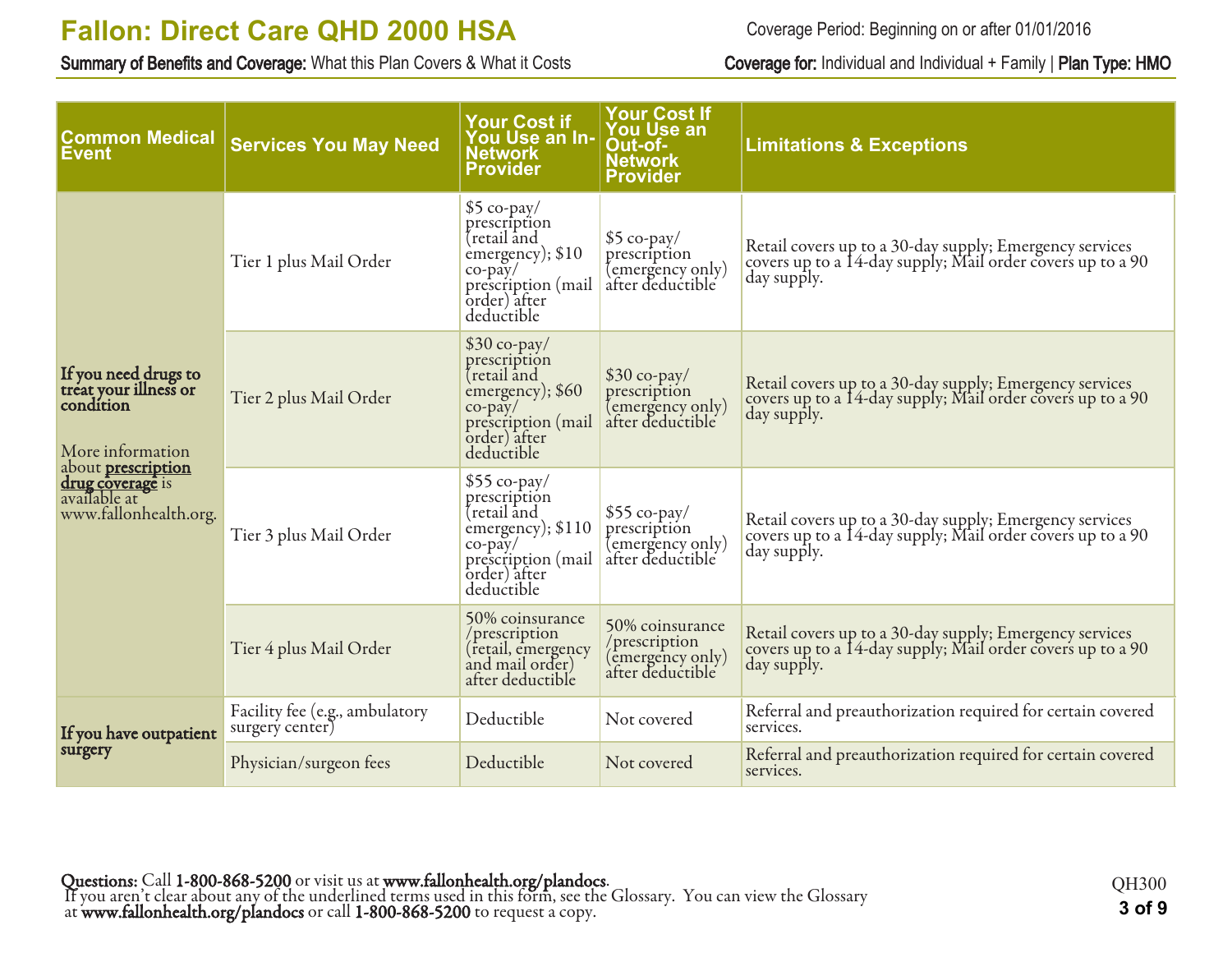Summary of Benefits and Coverage: What this Plan Covers & What it Costs Coverage for: Individual and Individual + Family | Plan Type: HMO

Coverage Period: Beginning on or after 01/01/2016

| <b>Common Medical</b><br><b>Event</b>      | <b>Services You May Need</b>                           | <b>Your Cost if</b><br>You Use an In-<br><b>Network</b><br><b>Provider</b> | <b>Your Cost If</b><br><b>You Use an</b><br>Out-of-<br><b>Network</b><br><b>Provider</b> | <b>Limitations &amp; Exceptions</b>                                                                                                       |
|--------------------------------------------|--------------------------------------------------------|----------------------------------------------------------------------------|------------------------------------------------------------------------------------------|-------------------------------------------------------------------------------------------------------------------------------------------|
|                                            | Emergency room services                                | \$150 co-pay/visit<br>after deductible                                     | \$150 co-pay/visit<br>after deductible                                                   |                                                                                                                                           |
| If you need immediate<br>medical attention | Emergency medical<br>transportation                    | Deductible                                                                 | Deductible                                                                               |                                                                                                                                           |
|                                            | Urgent care                                            | \$35 co-pay/visit<br>after deductible                                      | \$35 co-pay/visit<br>after deductible                                                    |                                                                                                                                           |
| If you have a hospital                     | Facility fee (e.g., hospital room)                     | Deductible                                                                 | Not covered                                                                              | Referral and preauthorization required for certain covered<br>services.                                                                   |
| stay                                       | Physician/surgeon fee                                  |                                                                            | Not covered                                                                              | Referral and preauthorization required for certain covered<br>services.                                                                   |
|                                            | Mental/Behavioral Health<br><b>Outpatient Services</b> | \$35 co-pay/visit<br>after deductible                                      | Not covered                                                                              | Referral and preauthorization required for certain covered<br>services                                                                    |
| If you have mental<br>health, behavioral   | Mental/Behavioral Health<br><b>Inpatient Services</b>  | Deductible                                                                 | Not covered                                                                              | Referral and preauthorization required for certain covered<br>services.                                                                   |
| health, or substance<br>abuse needs        | Substance use disorder<br>outpatient services          | \$35 co-pay/visit<br>after deductible                                      | Not covered                                                                              | Referral and preauthorization required for certain covered<br>services.                                                                   |
|                                            | Substance use disorder<br>inpatient services           | Deductible                                                                 | Not covered                                                                              | Referral and preauthorization required for certain covered<br>services.                                                                   |
| If you are pregnant                        | Prenatal and postnatal care                            | \$35 co-pay/visit                                                          | Not covered                                                                              | For prenatal care, you pay an office visit for your first visit<br>only. For postnatal care, you must first meet your plan<br>deductible. |
|                                            | Delivery and all inpatient<br>services                 | Deductible                                                                 | Not covered                                                                              | Referral and preauthorization required for certain covered<br>services.                                                                   |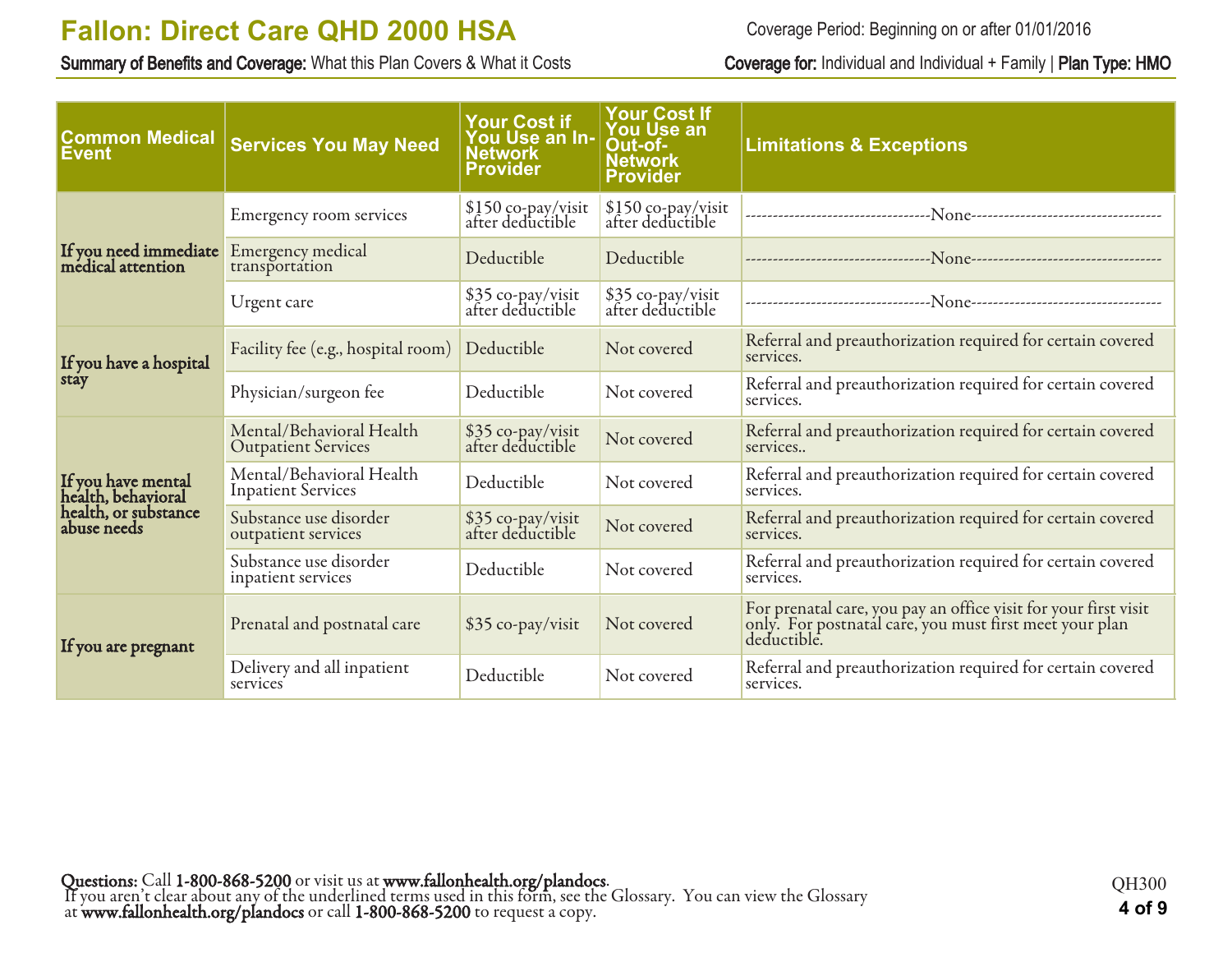Summary of Benefits and Coverage: What this Plan Covers & What it Costs Coverage for: Individual and Individual + Family | Plan Type: HMO

Coverage Period: Beginning on or after 01/01/2016

| <b>Common Medical</b><br><b>Event</b>                                   | <b>Services You May Need</b> | <b>Your Cost if</b><br>You Use an In-<br><b>Network</b><br><b>Provider</b> | <b>Your Cost If</b><br><b>You Use an</b><br>Out-of-<br><b>Network</b><br><b>Provider</b> | <b>Limitations &amp; Exceptions</b>                                                                                                                             |
|-------------------------------------------------------------------------|------------------------------|----------------------------------------------------------------------------|------------------------------------------------------------------------------------------|-----------------------------------------------------------------------------------------------------------------------------------------------------------------|
|                                                                         | Home health care             | Deductible                                                                 | Not covered                                                                              | Referral and preauthorization required for certain covered<br>services.                                                                                         |
| If you need help<br>recovering or have<br>other special health<br>needs | Rehabilitation services      | \$35 co-pay/visit<br>in an office after<br>deductible                      | Not covered                                                                              | Short-term physical and occupational therapy limited to 60<br>visits combined per year. Referral and preauthorization<br>required for certain covered services. |
|                                                                         | Habilitation services        | \$35 co-pay/visit<br>in an office after<br>deductible                      | Not covered                                                                              | Referral and preauthorization required for certain covered<br>services.                                                                                         |
|                                                                         | Skilled nursing care         | Deductible                                                                 | Not covered                                                                              | Up to 100 days per year. Referral and preauthorization<br>required for certain covered services.                                                                |
|                                                                         | Durable medical equipment    | 30% coinsurance<br>after deductible                                        | Not covered                                                                              | Referral and preauthorization required for certain covered<br>services.                                                                                         |
|                                                                         | Hospice service              | Deductible                                                                 | Not covered                                                                              | Referral and preauthorization required for certain covered<br>services.                                                                                         |
|                                                                         | Eye exam                     | No charge                                                                  | Not covered                                                                              | Routine eye exams are limited to one per 12 month period.                                                                                                       |
| If your child needs<br>dental or eye care                               | Glasses                      | Not covered                                                                | Not covered                                                                              |                                                                                                                                                                 |
|                                                                         | Dental check up              | Deductible                                                                 | Not covered                                                                              | Dental check ups are limited to two per 12 month period.                                                                                                        |

### **Excluded Services & Other Covered Services:**

**Services Your Plan Does NOT Cover** (This isn't a complete list. Check your policy or plan document for other excluded services.)

| $\bullet$ Acupuncture         | • Hearing Aids (over the age of 21)                     | • Private-Duty Nursing |
|-------------------------------|---------------------------------------------------------|------------------------|
| • Cosmetic Surgery            | $\bullet$ Long-Term Care                                | • Routine Foot Care    |
| $\bullet$ Dental Care (Adult) | • Non-Emergency Care When Traveling<br>Outside the U.S. |                        |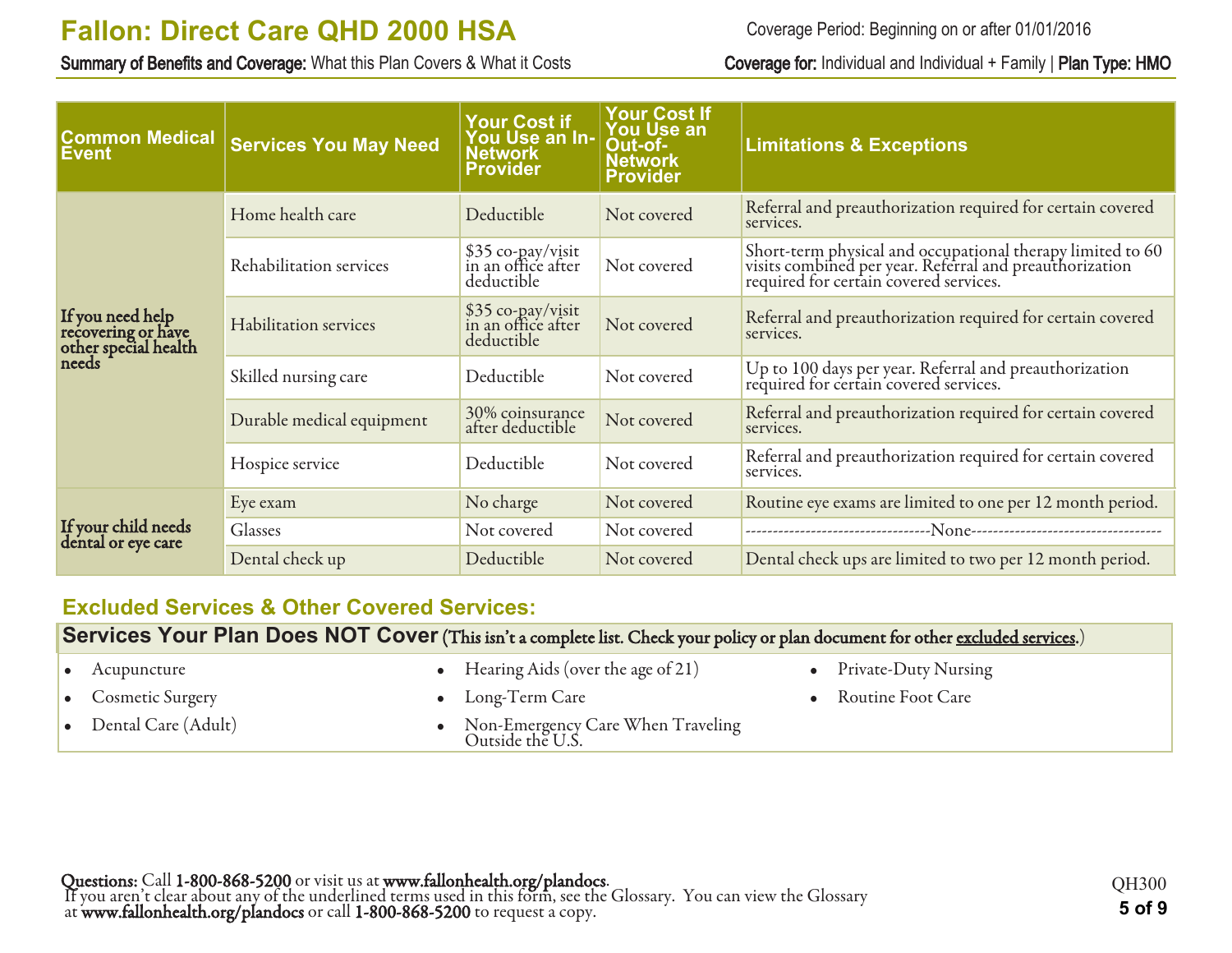### **Excluded Services & Other Covered Services:**

| Other Covered Services (This isn't a complete list. Check your policy or plan document for other covered services and your costs for these<br>services.) |  |                                                        |  |                          |  |
|----------------------------------------------------------------------------------------------------------------------------------------------------------|--|--------------------------------------------------------|--|--------------------------|--|
| • Abortion Services                                                                                                                                      |  | • Chiropractic Care (limited to 12 visits per<br>year) |  | Routine Eye Care (Adult) |  |
| <b>Bariatric Surgery</b>                                                                                                                                 |  | • Infertility Treatment                                |  | Weight Loss Programs     |  |

### **Your Rights to Continue Coverage:**

If you lose coverage under the plan, then, depending upon the circumstances, Federal and State laws may provide protections that allow you to keep health coverage. Any such rights may be limited in duration and will require you to pay a premium, which may be significantly higher than the premium you pay while covered under the plan. Other limitations on your rights to continue coverage may also apply. For more information on your rights to continue coverage, contact the plan at 1-800-868-5200. You may also contact your state insurance department, the U.S. Department of Labor, Employee Benefits Security Administration at 1-866-444-3272 or www.dol.gov/ebsa, or the U.S. Department of Health and Human Services at 1-877-267-2323 x61565 or www.cciio.cms.gov.

#### **Your Grievance and Appeals Rights:**

If you have a complaint or are dissatisfied with a denial of coverage for claims under your plan, you may be able to appeal or file a grievance. For questions about your rights, this notice, or assistance, you can contact: Fallon Community Health Plan, Member Appeals and Grievances Department, 10 Chestnut Street, Worcester, MA, 01608, 1-800-868-5200, ext. 69950, grievance@fchp.org. You may also contact your state insurance department at Massachusetts Division of Insurance Consumer Service Section 1-617-521-7794. Additionally, a consumer assistance program can help file your appeal. Contact Health Care for All, 30 Winter St., Ste. 1004, Boston, MA, 02108, 1-800-272-4232, www.massconsumerassistance.org. Group members may also contact the Department of Labor's Employee Benefits Security Administration at 1-866-444-EBSA (3272) or www.dol.gov/ebsa/healthreform.

### **Does this Coverage Meet the Minimum Value Standard?**

The Affordable Care Act establishes a minimum value standard of benefits of a health plan. The minimum value standard is 60% (actuarial value). This health coverage does meet the minimum value standard for the benefits it provides.

Questions: Call 1-800-868-5200 or visit us at www.fallonhealth.org/plandocs. If you aren't clear about any of the underlined terms used in this form, see the Glossary. You can view the Glossary at www.fallonhealth.org/plandocs or call 1-800-868-5200 to request a copy. **6 of 9**

QH300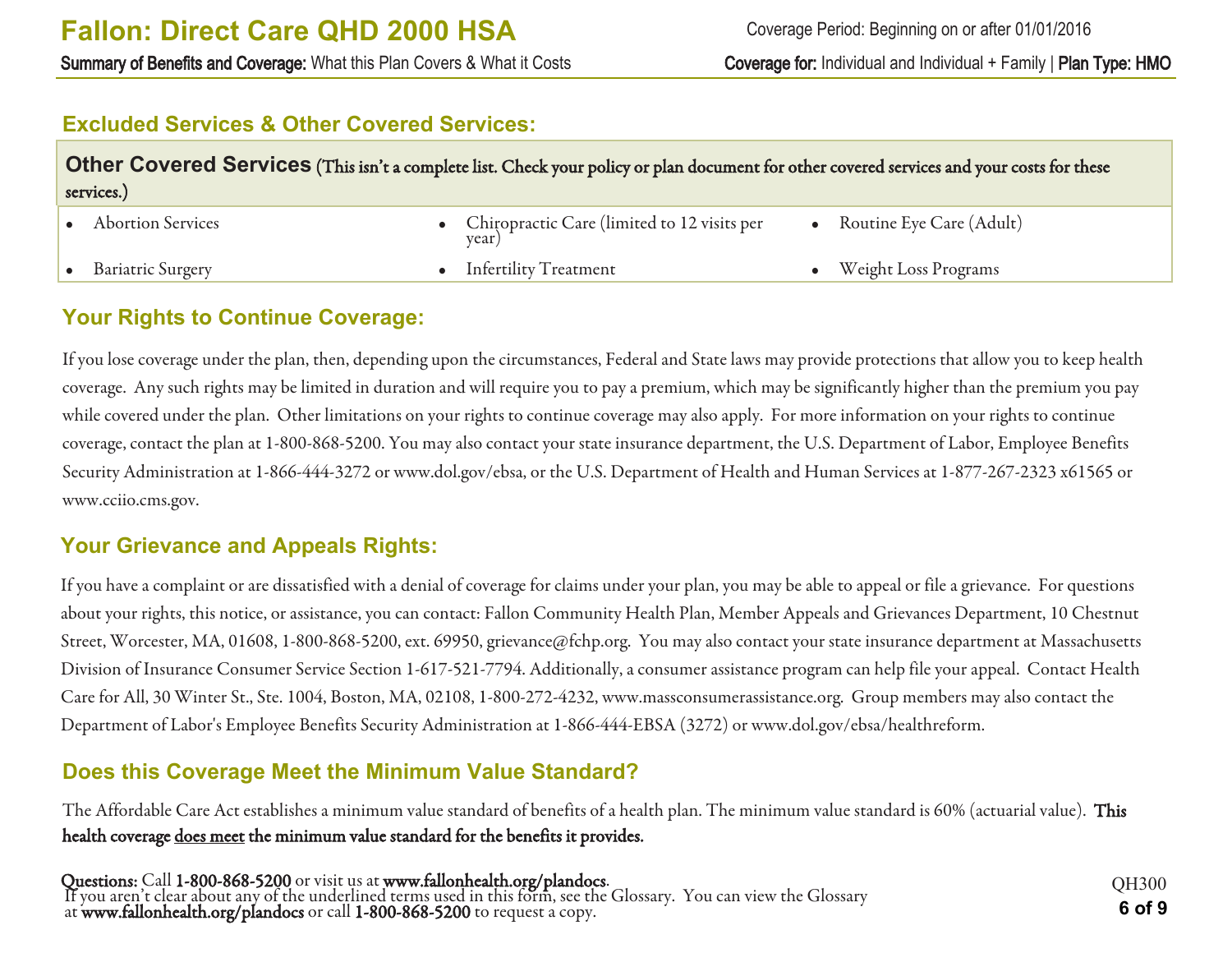### **Does this Coverage Provide Minimum Essential Coverage?**

The Affordable Care Act requires most people to have health care coverage that qualifies as "minimum essential coverage". This plan or policy does provide minimum essential coverage.

### **Language Access Services**

Spanish (Español): Para obtener asistencia en Español, llame al 1-800-868-5200.

–––––––––––––––––––To see examples of how this plan might cover costs for a sample medical situation, see the next page.–––––––––––––––––––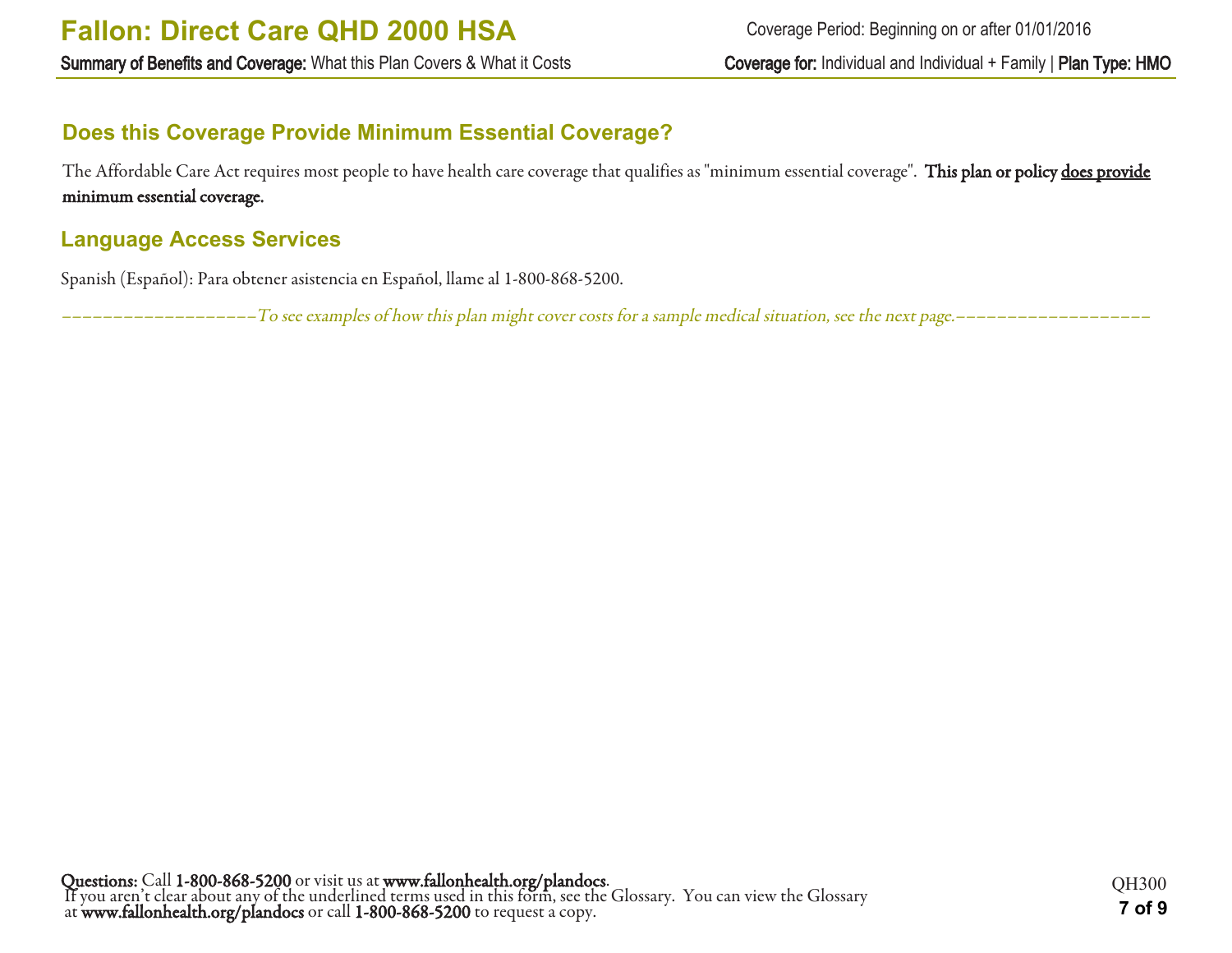#### Coverage Period: Beginning on or after 01/01/2016

#### Coverage Examples Coverage for: Individual and Individual + Family | Plan Type: HMO

### **About these Coverage Examples:**

These examples show how this plan might cover medical care in given situations. Use these examples to see, in general, how much financial protection a sample patient might get if they are covered under different plans.



Don't use these examples to estimate your actual costs under this plan. The actual care you receive will be different from these examples, and the cost of that care will also be different.

See the next page for important information about these examples.

### **Having a baby** (normal delivery)

- **Amount owed to providers: \$7,540**
- **Plan pays \$5,460**
- **Patient pays \$2,080**

#### **Sample care costs:**

| Hospital charges (mother)  | \$2,700 |
|----------------------------|---------|
| Routine obstetric care     | \$2,100 |
| Hospital charges (baby)    | \$900   |
| Anesthesia                 | \$900   |
| Laboratory tests           | \$500   |
| Prescriptions              | \$200   |
| Radiology                  | \$200   |
| Vaccines, other preventive | \$40    |
| Total                      | \$7,540 |
| <b>Patient pays:</b>       |         |
| Deductibles                | \$2,000 |
| Co-pays                    | \$50    |
| Co-insurance               | \$0     |
| Limits or exclusions       | \$30    |
| Total                      | \$2,080 |

### **Managing type 2 diabetes** (routine maintenance of a well-controlled condition)

- **Amount owed to providers: \$5,400** P.
- $\mathcal{C}^{\mathcal{C}}$ **Plan pays \$2,730**
- **Patient pays \$2,670** F.

#### **Sample care costs:**

| Prescriptions                  | \$2,900 |
|--------------------------------|---------|
| Medical Equipment and Supplies | \$1,300 |
| Office Visits and Procedures   | \$700   |
| Education                      | \$300   |
| Laboratory tests               | \$100   |
| Vaccines, other preventive     | \$100   |
| Total                          | \$5,400 |
| <b>Patient pays:</b>           |         |
|                                |         |

| Total                | \$2,670 |
|----------------------|---------|
| Limits or exclusions | \$40    |
| Co-insurance         | \$0     |
| Co-pays              | \$630   |
| Deductibles          | \$2,000 |
|                      |         |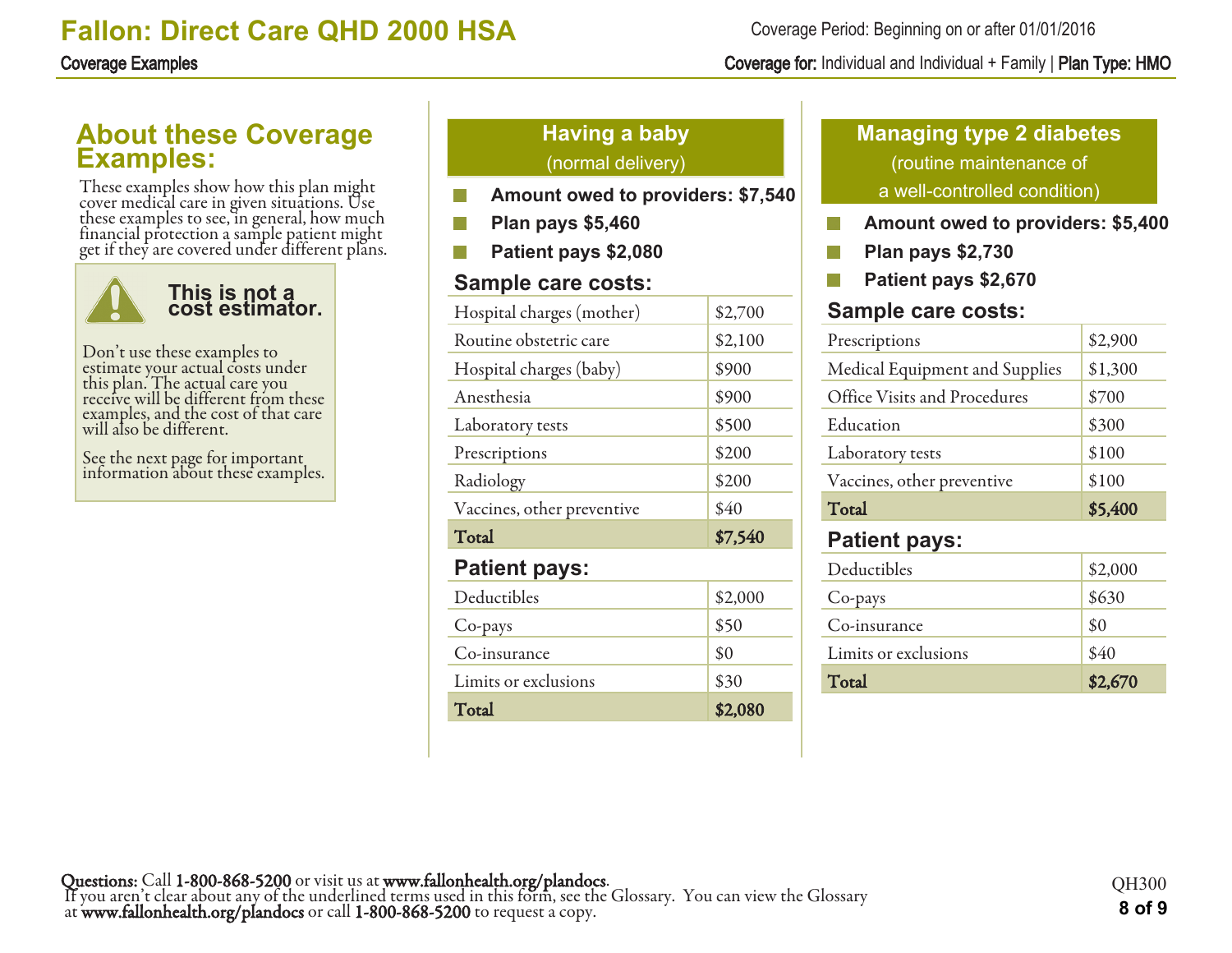Coverage Examples Coverage for: Individual and Individual + Family | Plan Type: HMO

# **Questions and answers about the Coverage Examples:**

#### **What are some of the assumptions behind the Coverage Examples?**

- Costs don't include **premiums**.
- Sample care costs are based on national averages supplied by the U.S. Department of Health and Human Services, and aren't specific to a particular geographic area or health plan.
- The patient's condition was not an excluded or preexisting condition.
- All services and treatments started and ended in the same coverage period.
- There are no other medical expenses for any member covered under this plan.
- Out-of-pocket expenses are based only on treating the condition in the example.
- The patient received all care from in-network **providers**. If the patient had received care from out-of-network **providers**, costs would have been higher.

#### **What does a Coverage Example show?**

For each treatment situation, the Coverage Example helps you see how **deductibles**, co**payments**, and **co-insurance** can add up. It also helps you see what expenses might be left up to you to pay because the service or treatment isn't covered or payment is limited.

#### **Does the Coverage Example predict my own care needs?**

**x** No. Treatments shown are just examples. The care you would receive for this condition could be different based on your doctor's advice, your age, how serious your condition is, and many other factors.

### **Does the Coverage Example predict my future expenses?**

**x** No. Coverage Examples are not cost estimators. You can't use the examples to estimate costs for an actual condition. They are for comparative purposes only. Your own costs will be different depending on the care you receive, the prices your **providers** charge, and the reimbursement your health plan allows.

#### **Can I use Coverage Examples to compare plans?**

Yes. When you look at the Summary of Benefits and Coverage for other plans, you'll find the same Coverage Examples. When you compare plans, check the "Patient Pays" box in each example. The smaller that number, the more coverage the plan provides.

#### **Are there other costs I should consider when comparing plans?**

Yes. An important cost is the **premium** you pay. Generally, the lower your **premium**, the more you'll pay in out-of-pocket costs, such as co-payments, deductibles, and coinsurance. You should also consider contributions to accounts such as health savings accounts (HSAs), flexible spending arrangements (FSAs) or health reimbursement accounts (HRAs) that help you pay out-of-pocket expenses.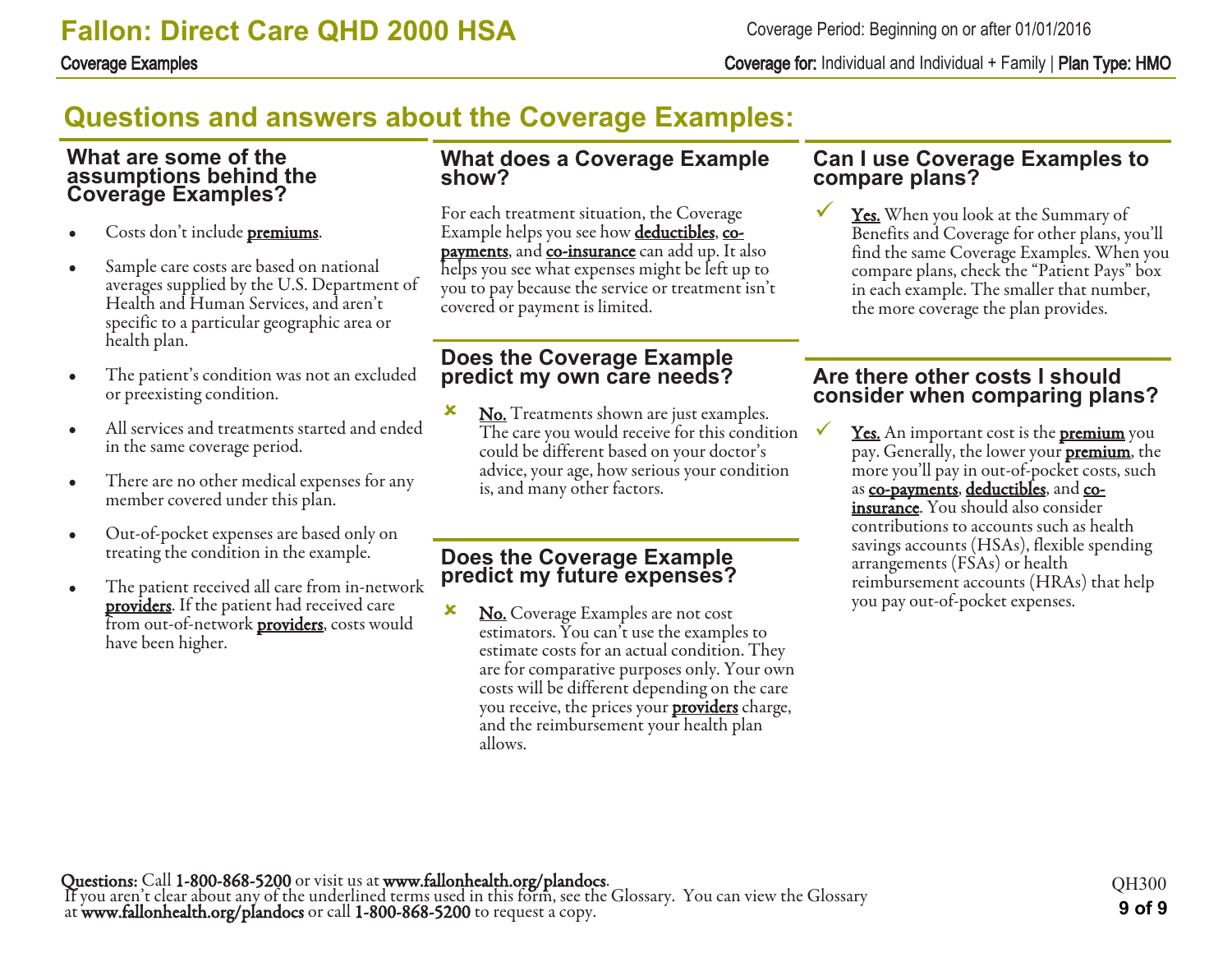

# **Direct Care QHD 2000 HSA**

Benefit Summary—Benefits effective January 1, 2016 and beyond

### The Fallon difference

Direct Care is a Limited Provider Network. You get everything you need to help you live a healthy life when you choose Fallon. Direct Care QHD 2000 HSA has a high deductible to keep your monthly premium low. A deductible is an amount you must pay out-of-pocket before Fallon pays for covered services. It can be partnered with a health savings account to help pay for out-of-pocket costs. Plus, account to the plus, plus out-of-pocket costs. Plus, plus, plus, plus, plus, plus, plus, plus, plus, plus, plus, plus, plus, plus, plus, plus, plus, plus, plus, plus, plus, plus, plus, plus, plus, plus, plus, plus, plus, p you get:

- A fitness reimbursement of up to \$150 that can<br>be used for gym memberships at the gym of your choice with no limitations, school and town sports fees, home fitness equipment, exercise classes, ski lift tickets, and more!
- **SO copayments for routine physical exams** and<br>
other preventive services including mammogram other preventive services, including mammograms,
- $\bullet$  \$0 copayments for routine annual eye exams
- Pedi-Dental up to age 19 included.
- Nurse Connect: A free 24/7 nurse call line
- Member discounts on products and services to<br>keep you healthy and features you won't find keep you healthy and features you won't find.<br>anywhere else anywhere else.

#### How to receive care:

This plan provides access to a network that is smaller than Fallon's Select Care provider network. In this plan, members have access to network. benefits only from the providers in Direct Care. Please consult the Direct Care provider directory; a paper copy can be requested by calling Customer Service at 1-800-868-5200, or visit the provider search tool at fallonhealth.org to determine which providers are included in Direct Care. providers are included in Direct Care.

**Choosing a primary care provider (PCP)**<br>Your relationship with your PCP is very important because he or she will work with Fallon to provide or arrange most of your care. As a member of Direct Care QHD 2000 HSA, you must select a PCP. To do this, just complete the section on your Fallon membership enrollment form. If you need help choosing a PCP, please visit the "Find a Doctor" tool on fallonhealth.org or call Customer Service. tool on fallonhealth.org or call Customer Service.

**Obtaining specialty care**<br>When you want to visit a specialist, talk with your PCP first. He or she will help arrange specialty care for you. The following services do not require a referral when you see a provider in the Direct Care network: routine obstetrics/gynecology care, screening eye exams and behavioral health services. For more information on referral procedures for specialty services, consult your Direct Care Member Handbook/Evidence of Coverage. Coverage.

**Emergency medical care<br>Emergency services do not require referral or** authorization. When you have an emergency medical condition, you should go to the nearest emergency department or call your local emergency communications system (police, fire department or 911). For more information on emergency benefits and plan procedures for emergency services, consult your Direct Care Member Handbook/Evidence of Coverage. Member Handbook/Evidence of Coverage.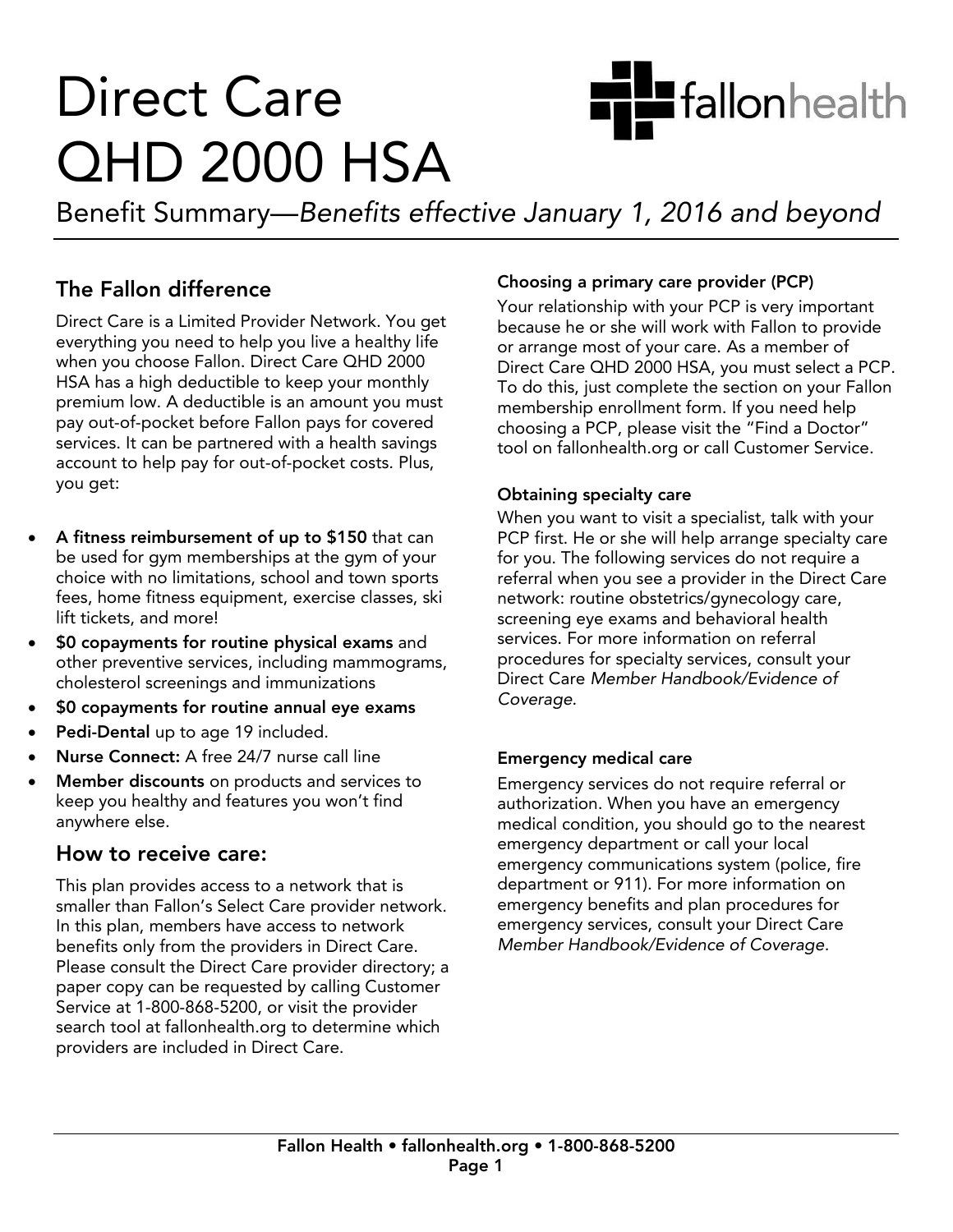| <b>Plan specifics</b>                                                                                                                                                                                                                                                                          |                                                        |
|------------------------------------------------------------------------------------------------------------------------------------------------------------------------------------------------------------------------------------------------------------------------------------------------|--------------------------------------------------------|
| <b>Benefit period</b>                                                                                                                                                                                                                                                                          |                                                        |
| The benefit period, sometimes referred to as a "benefit year," is the 12-month span of plan<br>coverage, and the time during which the deductible, out-of-pocket maximum and specific<br>benefit maximums accumulate.                                                                          | Varies by employer                                     |
| Deductible                                                                                                                                                                                                                                                                                     |                                                        |
| A deductible is the amount of allowed charges you pay per benefit period before payment<br>is made by the plan for certain covered services. The amount that is put toward your<br>deductible is calculated based on the allowed charge or the provider's actual charge-<br>whichever is less. | \$2,000 individual/<br>\$4,000 family                  |
| <b>Embedded deductible</b>                                                                                                                                                                                                                                                                     |                                                        |
| Please note that once any one member in a family accumulates \$2,600 of services that are<br>subject to the family deductible, that individual member's deductible is considered met,<br>and that family member will receive benefits for covered services less any applicable<br>copayments.  | \$2,600                                                |
| Out-of-pocket maximum                                                                                                                                                                                                                                                                          |                                                        |
| The out-of-pocket maximum is the total amount of deductible, coinsurance and<br>copayments you are responsible for in a benefit period. The out-of-pocket maximum does<br>not include your premium charge or any amounts you pay for services that are not covered<br>by the plan.             | \$6,550 individual/<br>\$13,100 family                 |
|                                                                                                                                                                                                                                                                                                |                                                        |
| <b>Benefits</b>                                                                                                                                                                                                                                                                                | Your cost                                              |
| <b>Office</b>                                                                                                                                                                                                                                                                                  |                                                        |
| Routine physical exams (according to MHQP preventive guidelines)                                                                                                                                                                                                                               | \$0                                                    |
| Office visits (primary care provider)                                                                                                                                                                                                                                                          | \$35 per visit<br>after deductible                     |
| Office visits (specialist)                                                                                                                                                                                                                                                                     | \$45 per visit                                         |
| Office visits (limited service clinics, e.g., Minute Clinic)                                                                                                                                                                                                                                   | after deductible<br>\$35 per visit<br>after deductible |
| Routine eye exams (one every 12 months)                                                                                                                                                                                                                                                        | \$0                                                    |
| Short-term rehabilitative services (60 visits per benefit period)                                                                                                                                                                                                                              | \$35 per visit<br>after deductible                     |
| Prenatal care                                                                                                                                                                                                                                                                                  | \$35 first visit only                                  |
| Preventive services<br>Tests, immunizations and services geared to help screen for diseases and improve early<br>detection when symptoms or diagnosis are not present                                                                                                                          | Covered in full                                        |
| Diagnostic services<br>Tests, immunizations and services that are intended to diagnose, check the status of, or<br>treat a disease or condition                                                                                                                                                | Covered in full<br>after deductible                    |
| Imaging (CAT, PET, MRI, Nuclear Cardiology)                                                                                                                                                                                                                                                    | \$150 copayment<br>after deductible<br>\$35 per visit  |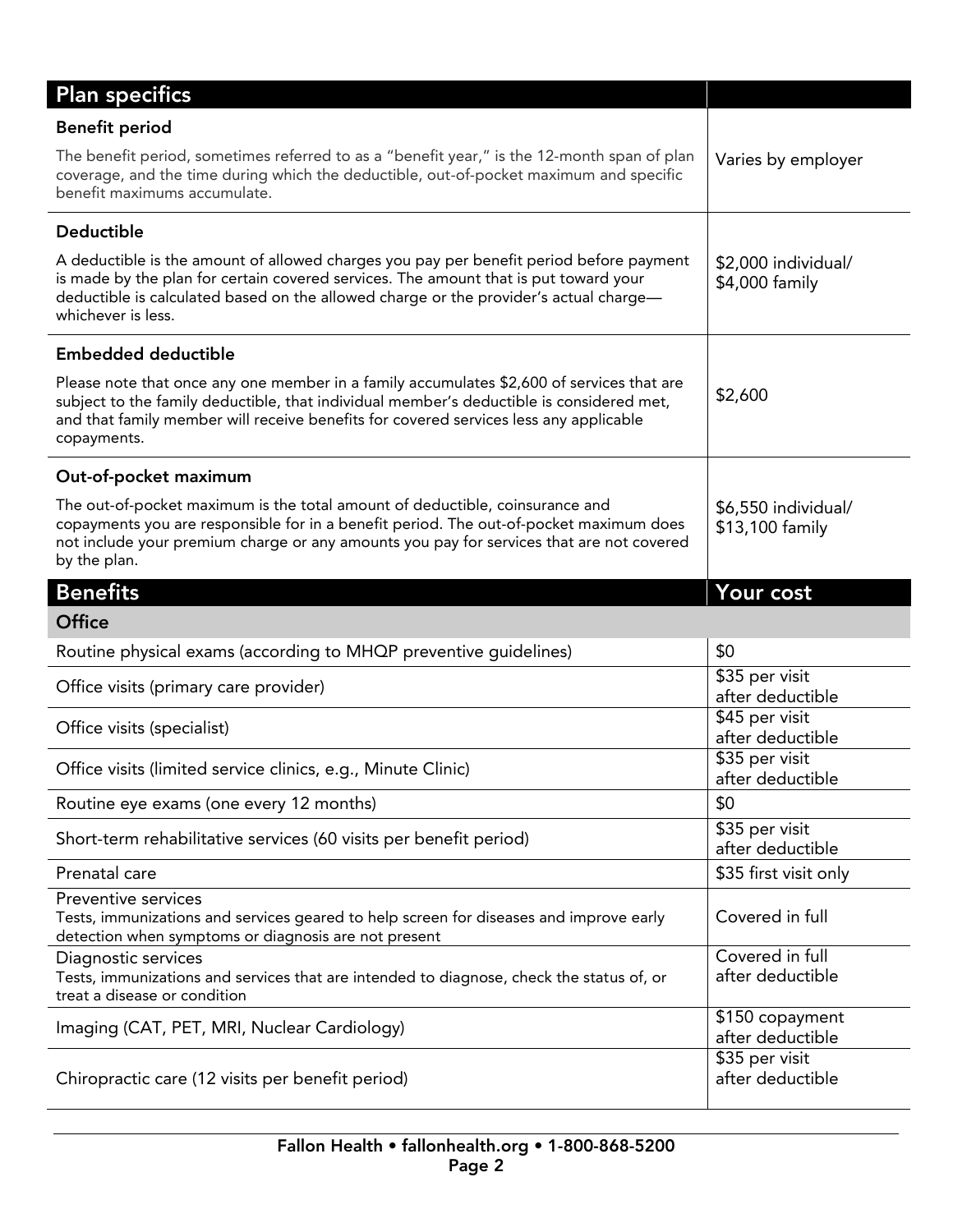| <b>Benefits</b>                                                                   | Your cost                           |
|-----------------------------------------------------------------------------------|-------------------------------------|
| Prescriptions                                                                     |                                     |
| Please note: Specialty medication that falls under the medical benefit will apply | Tier 1/Tier 2/Tier 3/               |
| towards your deductible. For more information, please contact FCHP's Customer     | Tier 4                              |
| Service Department at 1-800-868-5200.                                             |                                     |
|                                                                                   | \$5/\$30/\$55/50% coins.            |
| Prescription drugs, insulin and insulin syringes                                  | (30-day supply)                     |
|                                                                                   | after deductible                    |
|                                                                                   | \$0                                 |
| Generic contraceptives and contraceptive devices                                  | (30-day supply)<br>after deductible |
|                                                                                   |                                     |
|                                                                                   | With prior<br>authorization: \$0    |
| Brand contraceptives with no generic equivalent (prior authorization required)    | (30-day supply)                     |
|                                                                                   | after deductible                    |
|                                                                                   | Tier 3: \$55                        |
|                                                                                   | Tier 4: 50% coinsurance             |
| Brand contraceptives with a generic equivalent (prior authorization required)     | (30-day supply)                     |
|                                                                                   | after deductible                    |
|                                                                                   | \$10/\$60/\$110/50%                 |
|                                                                                   | coins.                              |
| Prescription medication refills obtained through the mail order program           | (90-day supply)                     |
|                                                                                   | after deductible                    |
|                                                                                   |                                     |
| Prilosec OTC, Prevacid 24HR, omeprazole OTC (prescription required)               | \$5 after deductible                |
| Inpatient hospital services                                                       |                                     |
| Room and board in a semiprivate room (private when medically necessary)           | Covered in full                     |
|                                                                                   | after deductible                    |
| Physicians' and surgeons' services                                                | Covered in full                     |
|                                                                                   | after deductible<br>Covered in full |
| Physical and respiratory therapy                                                  | after deductible                    |
|                                                                                   | Covered in full                     |
| Intensive care services                                                           | after deductible                    |
|                                                                                   | Covered in full                     |
| Maternity care                                                                    | after deductible                    |
| Same-day surgery                                                                  |                                     |
|                                                                                   | Covered in full                     |
| Same-day surgery in a hospital outpatient or ambulatory care setting              | after deductible                    |
| <b>Emergencies</b>                                                                |                                     |
|                                                                                   | \$150 copayment                     |
| Emergency room visit                                                              | after deductible                    |
|                                                                                   | (waived if admitted)                |
| <b>Skilled nursing</b>                                                            |                                     |
|                                                                                   | Covered in full                     |
| Skilled care in a semiprivate room                                                | after deductible                    |
|                                                                                   |                                     |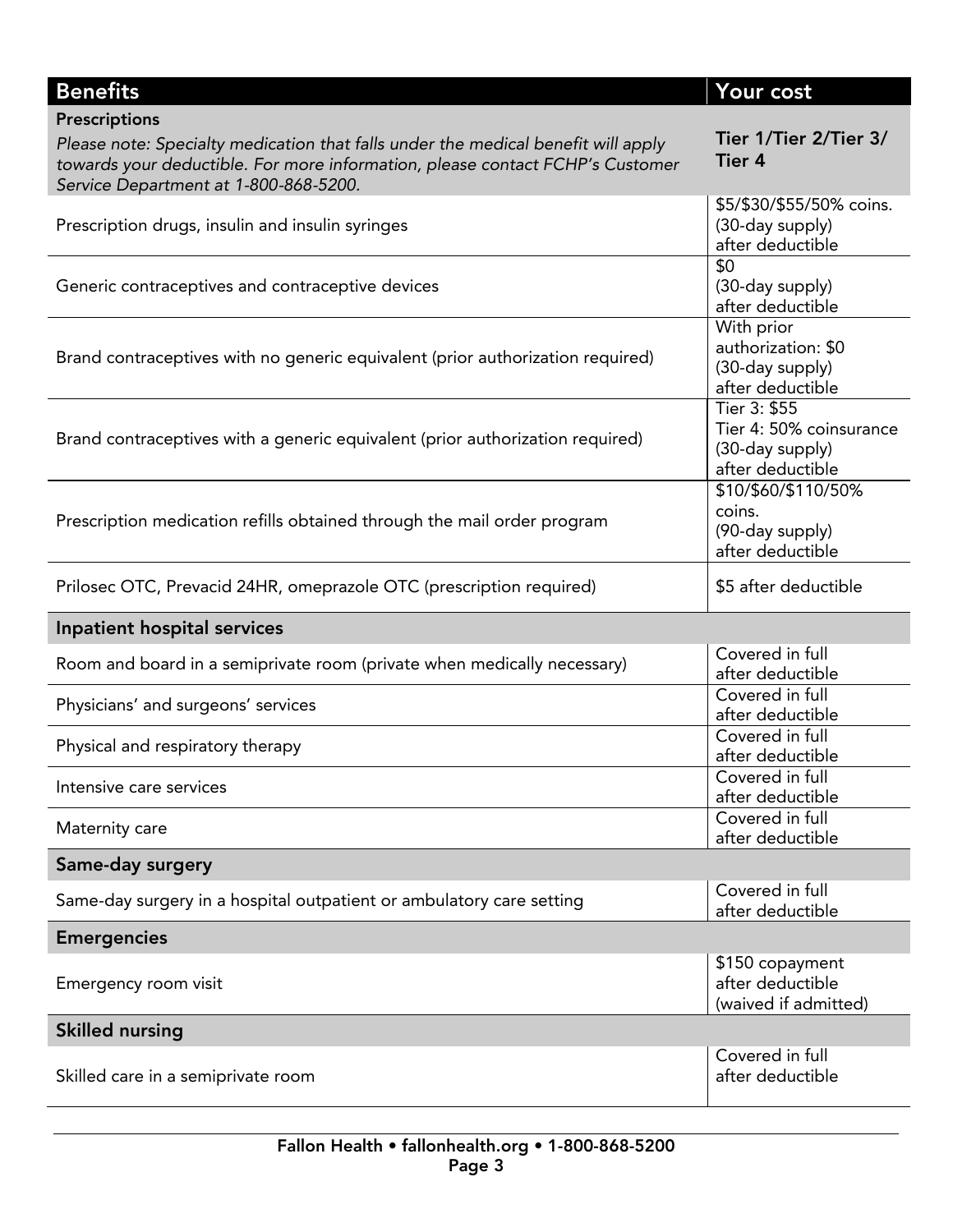#### Your cost Benefits Your cost of the cost of the cost of the cost of the cost of the cost of the cost of the cost of the cost of the cost of the cost of the cost of the cost of the cost of the cost of the cost of the cost of the cost Substance abuse Office visits after deduct Covered in full Detoxification in an inpatient setting and the covered in full covered in full problem. Covered in full Rehabilitation in an inpatient setting and the covered in full covered in full the setting  $\begin{array}{c} \text{Solve for all } n \text{ and } n \text{ is a function of } n \text{ and } n \text{ is a function of } n \text{ and } n \text{ is a function of } n \text{ and } n \text{ is a function of } n \text{ and } n \text{ is a function of } n \text{ and } n \text{ is a function of } n \text{ and } n \text{ is a function of } n \text{ and } n \text{$ <u>after deductions</u> Mental health Mental health.<br>Mental health Office visits after deduct after deductible<br>Covered in full Services in a general or psychiatric hospital example of the covered in full services in full services of  $\sim$ <u>after deductions</u> Other health services Other health services Skilled home health care services and the service of the service of the service of the service of the service of the service of the service of the service of the service of the service of the service of the service of the 30% coinsurance Durable medical equipment  $\begin{array}{c} \text{Down} \text{source} \\ \text{after} \text{deductible} \end{array}$ Covered in full Medically necessary ambulance services Covered in full executive in full executive in full effect of  $\mathbb{R}^n$ <u>after de ductie de d</u> Value-added features<br>It Fits!, an annual benefit period fitness reimbursement (including school and town \$150 individual It Fits of the Titus of the Fitter of the fitness equipment (Veight Watchers<sup>®</sup> aerob sports programs, gym membersnips, nome fitness equipment, weight watchers", aerobics,<br>Pilates and voga classes) \$150 family Pilates and yoga classes)<br>The Healthy Health Plan!, a program that allows you to enroll in a customized \$150 family action health plan that may include regular health coaching, wellness workshops, Included Included interactive tools and more! Oh Baby!, a program that provides prenatal vitamins, a convertible car seat, breast pump and other "little extras" for expectant parents—all at no additional cost. Included Fallon Smart Shopper Transparency tool and incentive program Included Included<br>Free 24/7 nurse call line Included Free 24/7 nurse call line Include the United States and Include Include Include Include Include Include Include Free chronic care management Inc. and the chronic care management Inc. and Inc. and Inc. and Inc. and Inc. and Free stop-smoking program Include program Include program Include program Include program Include program Include program Include program Include program Include program Include program Include program Include program Incl Member discount program Include the control of the control of the control of the control of the control of the control of the control of the control of the control of the control of the control of the control of the contro Free online access to health and wellness encyclopedia<br>The Caremark ExtraCare Health Card – provides 20% discount on CVS/pharmacy-CVS Caremark Extractation Caremark Extractation – provides 20% discount on CVS/pharmacy-<br>brand health related items.

**Exclusions**<br>Hearing aids and the evaluation for a hearing aid (for age 22 and above) Long-term rehabilitative services Cosmetic surgery Experimental procedures or services that are not generally accepted medical practice Experimental procedures or services that are not generally accepted medical practice<br>Dental services not described in your *Schedule of Benefits*<br>Routine foot care

Custodial confinement Custodial confinement